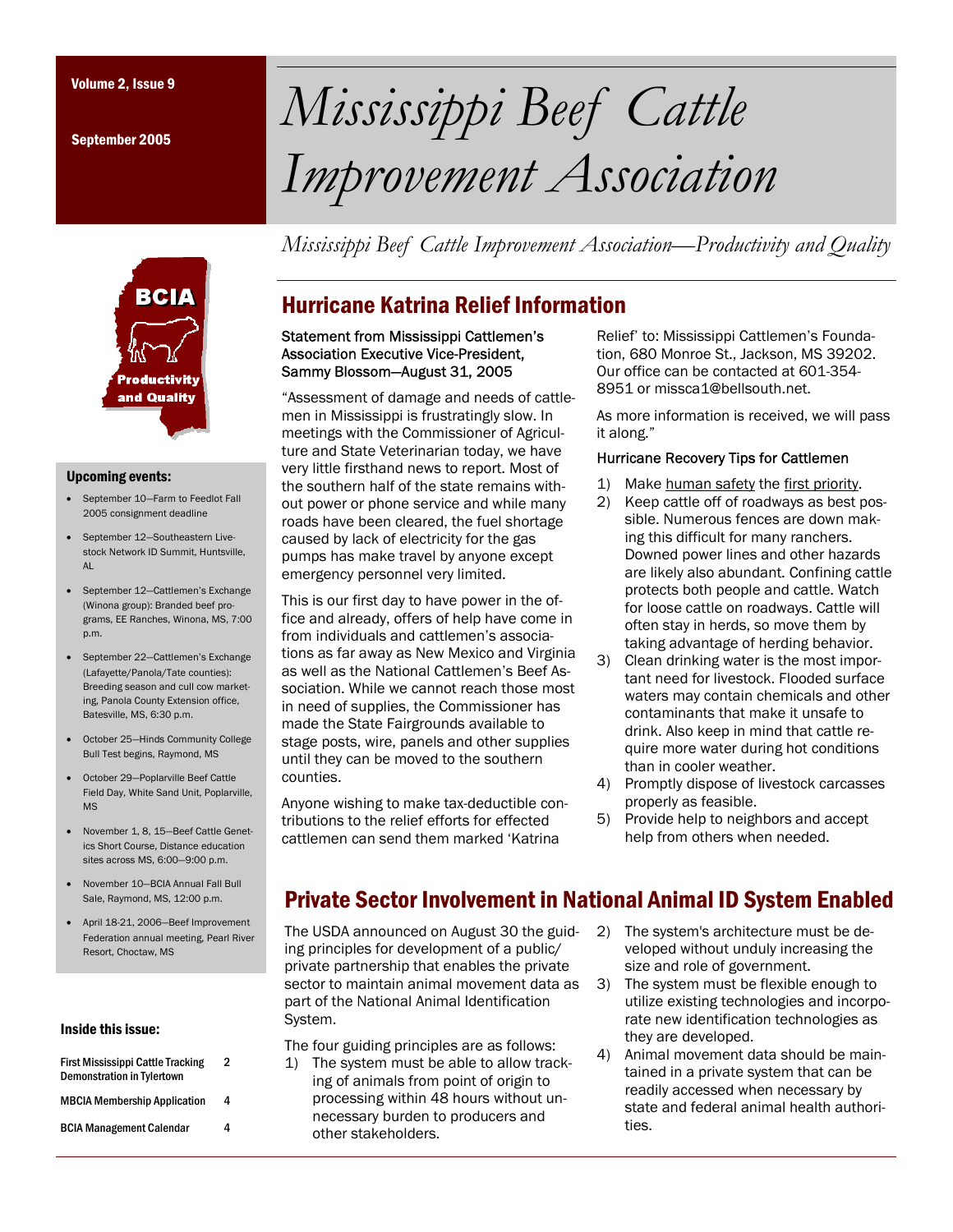

RFID tagged cow walking past a panel reader at Tylertown

*"The tags, reader, and computer equipment worked extremely well (at the cow tracking demonstration in Tylertown)…"* 

## First Mississippi Cattle Tracking Demonstration in Tylertown

## *Excerpts from an article by Lamar Adams, Walthall County Extension Director*

The Livestock Producers #1 Sale Facility in Tylertown hosted the first NAIS animal tracking project demonstration in Mississippi on August 16. Mike Pigott, Manager of Livestock Producers Association, is working closely with Dr. Jim Watson, State Veterinarian with the Mississippi Board of Animal Health, and officials of the Southeastern Livestock Network (SLN) and FPL Foods to develop functional animal identification systems and demonstrate how they work to area farmers.

The goal of the demonstration conducted on August 16 was to demonstrate how "Radio Frequency Identification" (RFID) ear tags and electronic reading devices currently available on the market can be utilized to track cattle from the farm, through the sale barn, and into the processing plant. RFID ear tags were placed in the left ear of several animals as they were processed for the sale (current NAIS recommendations are for RFID tags to be placed in the left ear of animals to ensure consistency throughout all animal agriculture industries and standard procedure for positioning electronic tag reading devices within animal handling facilities). An electronic "panel reader" was utilized in the cattle chute to record each RFID tagged animal as it passed through the chute. This information (including the Premises ID of cooperating farms, the Sale Barn Premises ID, and each individual animal's RFID ear tag number) was saved in the SLN Data Management System computer database to provide farm to harvest tracking of the animals. Animals tagged for this demonstration will be processed at a facility in Georgia – where they will be scanned via their RFID tag to complete the farm to harvest tracking demonstration exercise. The tags, reader, and computer equipment worked extremely well at Livestock Producers #1 Sale Facility – helping dispel some concerns that metal fencing at the barn might interfere with radio frequency signals between the electronic chip within each RFID ear tag and the panel reader.

An additional goal of the August 16 demonstration at the Tylertown Sale Barn was to

encourage Mississippi producers to complete and submit the "NAIS Premises Registration Form" to the Mississippi Board of Animal Health Office in Jackson. Louisiana Producers were encouraged to submit the form applicable to their state to the Louisiana Department of Agriculture and Forestry Office of Animal Health Services in Baton Rouge.

Currently, registering your farm to obtain an NAIS Premises ID number is a voluntary process. However, I strongly encourage everyone who maintains farm animals on their property to take full advantage of securing your Premises ID number while it remains a voluntary process. Securing your Premises ID now will enable you to be fully prepared to sell your animals without any problems when NAIS Premises ID becomes a requirement (currently scheduled for January 1, 2008). Without the Premise ID, you will not be able to sell animals when the NAIS becomes fully implemented. Hence, I again urge all producers of farm animals to complete and submit their "NAIS Premises Registration Form" as soon as possible. Forms are available at County Mississippi State University Extension Service Offices and many sale facilities and veterinary clinics. Mississippi producers may access the form from the Mississippi Board of Animal Health website by logging on to the following url: http://www.mbah.state.ms.us/AnimalID/ watson\_app.htm.

Although the USDA continues working to develop several fine points of implementing and administering the NAIS, current plans are on track for farm Premises ID to required for all farm animal producers by January 1, 2008; animal identification (individual or group) to be required shortly thereafter; and full implementation of the animal tracking system to be initiated and maintained from that point forward. Bearing in mind that several details of the NAIS are still evolving, the remainder of this article discusses the course for implementing the NAIS according to USDA's current timetable.

Currently, NAIS is composed of three segments: (1) premises identification; (2) animal identification; and (3) animal tracking. Animal health officials being able to trace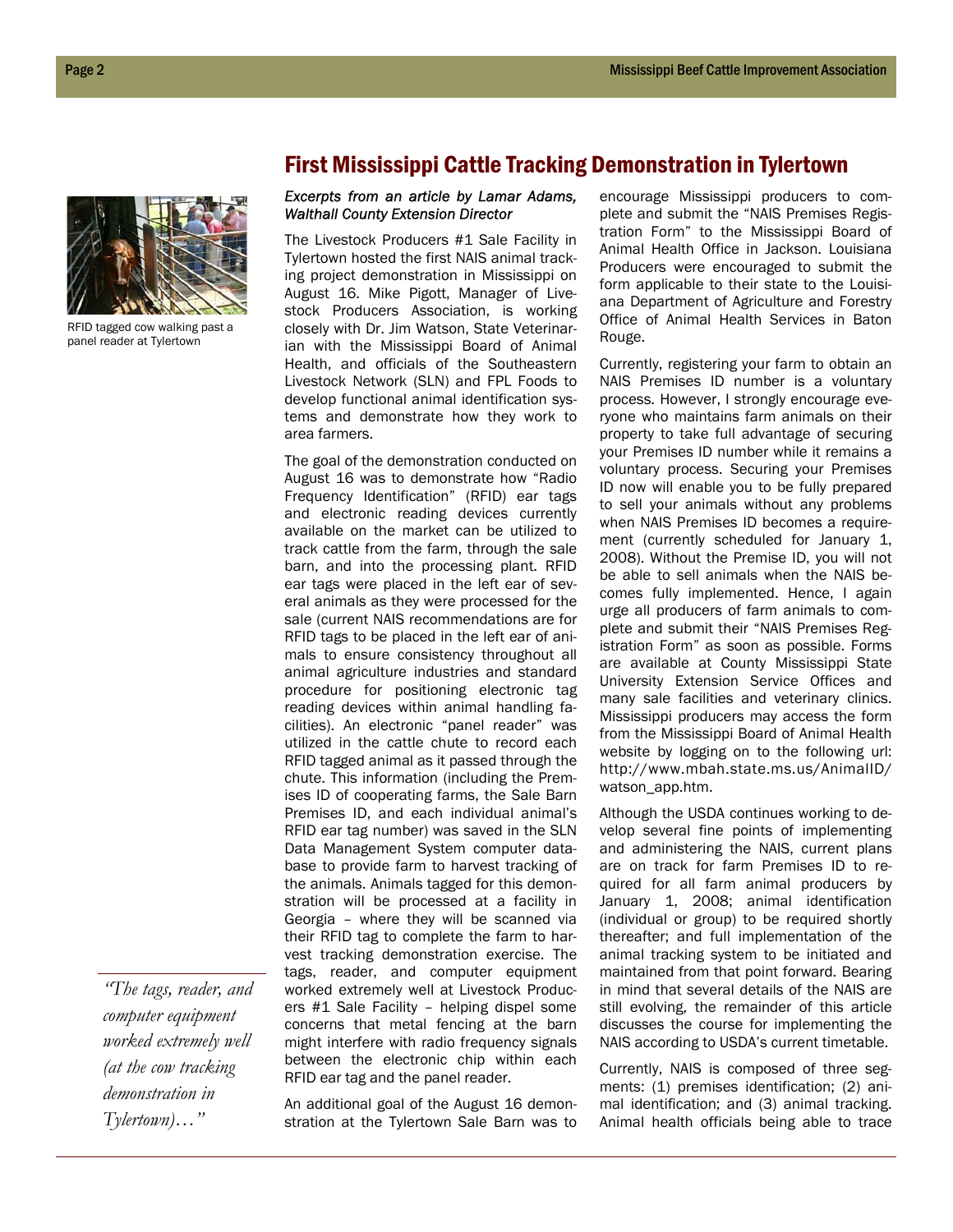## Cattle Tracking (Cont.)

the origin and lifetime movement of an animal displaying disease symptoms within 48 hours of the disease diagnosis is the ultimate goal of the NAIS. Implementing a program to accomplish this task will be a major undertaking for farmers, sale barns, feed yards, food processors, animal health officials, and the USDA. Full implementation of the program will cost several million dollars – with everyone involved in farm animal agriculture (including producers, consumers, and the government) being called upon to cover these costs. Although the costs may seem staggering on first observation, it is important to note that all efforts to ensure consumers will be able to purchase and enjoy safe, wholesome, nutritious and delicious animal food products will pay tremendous dividends in the marketplace in years to come.

Premises ID is the initial segment to lay the foundation upon which the entire NAIS will operate. Each state is responsible for administering the Premises ID portion of the NAIS. Each State Veterinarian is developing the program and procedures to allow producers to register their farm(s). The status of this process varies from state to state, but we are proud to say Mississippi is ahead of many states since we accept Premises ID registration forms to help producers take full advantage of accomplishing the task while it remains a voluntary process. Remember, all farm animal producers will be required to complete Premises ID registration in the very near future – so why not get this task behind you by completing the paperwork now. Information you will need to register your farm premises includes: contact information for the owner and manager of the farm, the physical address of the farm, and information about the type of operation. All phases of livestock production will be required to have a Premises ID number – including farms, sale barns, order buyers, and veterinary clinics.

Upon completion of the "NAIS Premises Registration Form," each producer's physical premises (farm) address will be submitted to a USDA computer database and a unique 7 digit alphanumeric "Premises ID Number" will be assigned to that premises. Once each Premises ID number is assigned by USDA,

the information will be added to the computer database maintained by the State Veterinarian. Your Premises ID number is based on the farm's 911 address. Geolocation (GIS) coordinates will be accepted for premises that do not have an assigned 911 address.

Farmers may elect to register more than one premises if they so desire for ease of recordkeeping and management purposes. For example, a producer with two separate operations – such as a herd of commercial cattle and a purebred cattle herd – may elect to have a separate Premises ID for the physical location of each herd. The NAIS is not designed nor intended to register every piece of property a producer may own – but rather to establish one primary Premises ID number and contact information for that premises. Simplified: all properties that share animal movements under the producer's control are considered one premises – unless the farmer desires to register them separately for management purposes.

At this time, I strongly encourage everyone with farm animals on your property to take advantage of the voluntary status of registering your farm to secure a Premises ID. It is important for all producers and the general public to understand the NAIS is being developed to ensure protection of our U.S. farm animals and continued production of safe food products. This is not an attempt by the government to "put their nose into your business." The confidentiality and security of your personal information is of the highest concern in developing and implementing the NAIS so that it does what it is supposed to do – ensure animal health and consumer confidence – rather than expose producers to unnecessary scrutiny from the government, the Internal Revenue Service, or anyone else.

Again, I highly encourage all persons with farm animals on your property to complete the "NAIS Premises Registration Form" and submit it to the Mississippi Board of Animal Health Office in Jackson as soon as possible. You will be glad you acted voluntarily when January 1, 2008 rolls around – and probably well before that date since you will not be concerned about being able to sell your animals when the NAIS is fully implemented.

**Premises Registered in the United States as part of the National Animal Identification System** 

> **105,823 as of 08/22/05**



RFID tag in the left ear of a cow in a second tracking demonstration at Lucedale